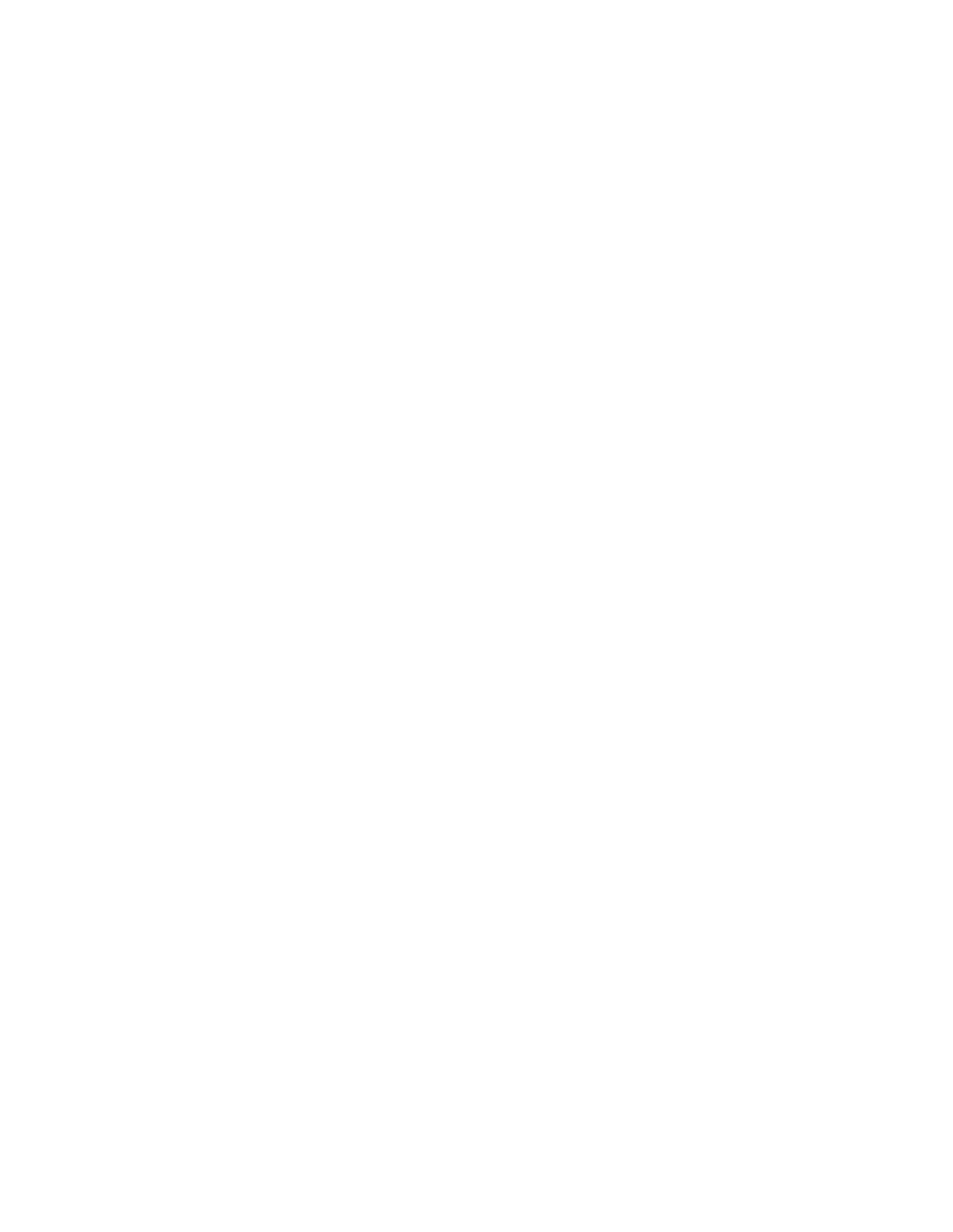# Job Outlook to 2014

# Preface

 $\overline{a}$ 

The Bureau of Labor Market Information has been developing projections of the Ohio economy for several decades. People who use the outlook information include: individuals planning their careers and choosing among the wide variety of education and training options available to them; educational program planners developing curricula and courses of training; administrators and legislators responsible for government policies; and business executives planning marketing and personnel strategies. The changing industrial structure of the economy will be affecting the number of jobs available by occupation. Information about such change is important to people making decisions about their own future or the future of where they work.

Employment projections represent employers' needs for workers who have the skills to produce goods and services their customers want. State models used to develop these projections make use of the Bureau of Labor Statistics' techniques that translate the demand for goods and services into jobs. Individual industries are analyzed according to whether the goods or services are destined for a local market, like grocery stores or restaurants, or for export, either outside Ohio or overseas. The 2001 recession has had a greater and longer lasting effect on Ohio than the nation as a whole and most other states. These projections for Ohio reflect the latest trends and the expected impact of major downsizing in the motor vehicle industry.

Occupational projections incorporate analytical decisions made at the national level regarding the effects of technological change, organizational structure, and shifts in demand. A feature of the occupational analysis is the concept of educational clusters.<sup>1</sup> This describes the educational attainment of 25-44 year olds for each occupation. The categories are: high school, some college and college as well as combinations. A single category is listed if at least 60 percent of the people in that occupation have attained that level of education. When two or more educational categories are listed, it means that at least 20 percent of the people currently working in that occupation have that level of education. For example, for electricians the most significant source of postsecondary training is long-term on-the-job training. However, the educational attainment of 25-44 year-old electricians is almost evenly split between high school and some college. Therefore, electricians are in the high school/some college cluster.

Educational clusters provide an improved picture of entry paths for an occupation. This information complements the traditional method of assigning an occupation by the most significant single source of postsecondary education or training.

<sup>1</sup>U.S. Department of Labor's Bureau of Labor Statistics *Occupational Projections and Training Data,* Chapter I at [http://stats.bls.gov/emp/optd/home.htm.](http://stats.bls.gov/emp/optd/home.htm)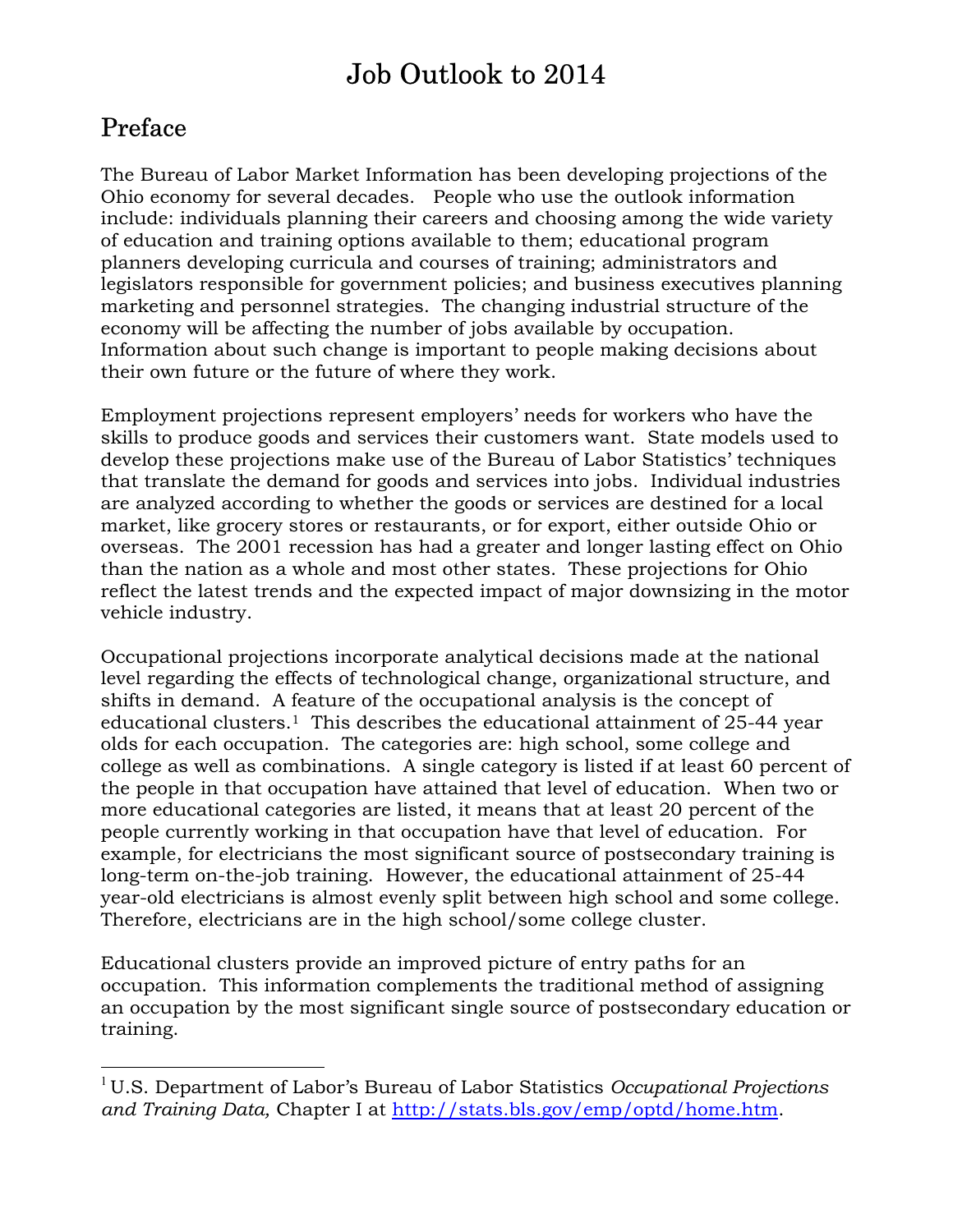This executive summary highlights the demand for employment in Ohio to 2014. More detailed information on the projected demand for industry and occupational employment, a slide show and a high employment prospects table by education and training level are available at [http://lmi.state.oh.us/PROJ/Projections.htm.](http://lmi.state.oh.us/PROJ/Projections.htm)  Data are also available to download from <http://OhioWorkforceInformer.org/> through the Data Query menu. The slide show and "Labor Force Table" for Ohio also document the continued aging of the Ohio workforce.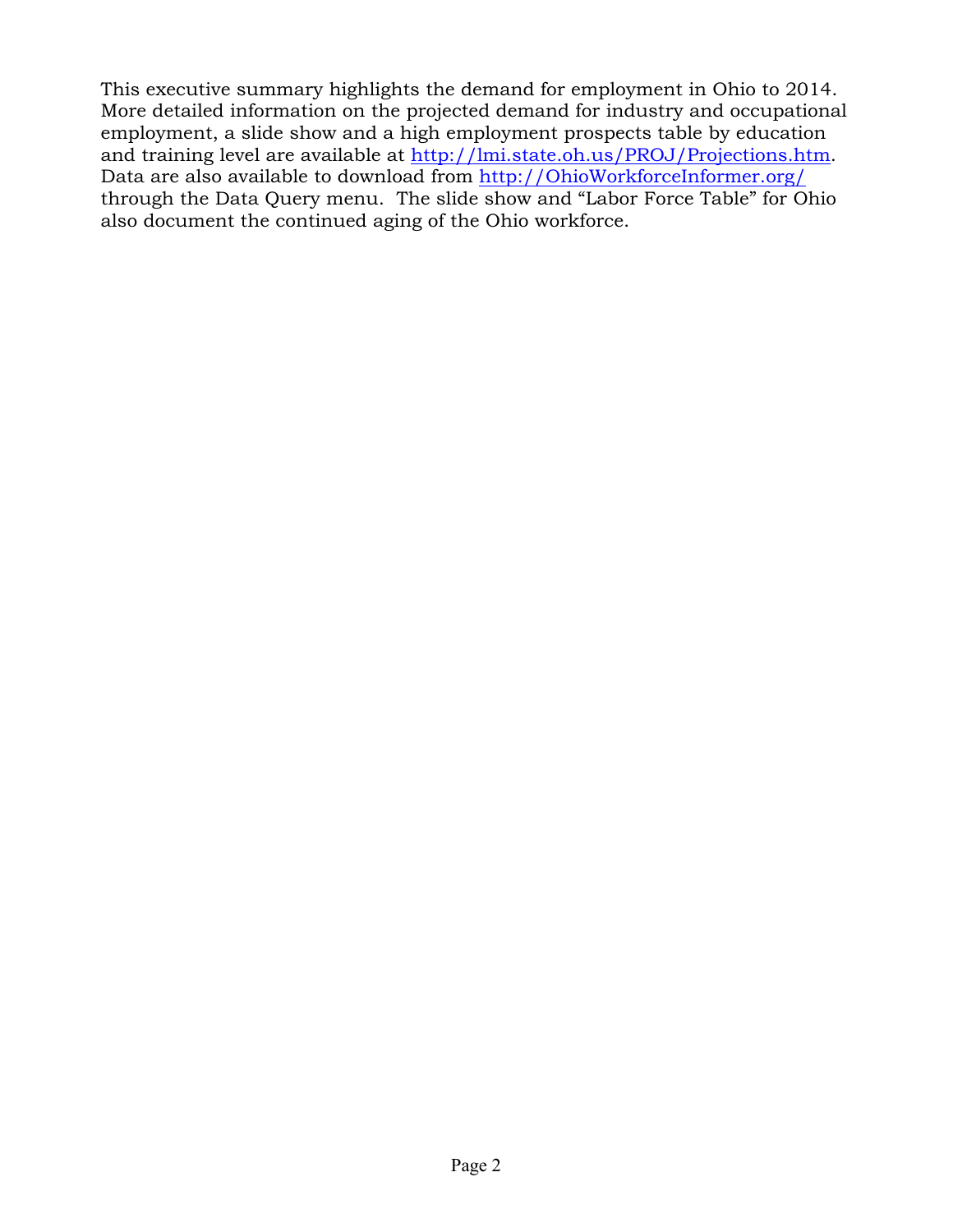# **Overview**

In the last three years, Ohio's unemployment rate has been higher than the U.S. rate, before that Ohio's rate tended to be slightly lower. Because of slower growth in Ohio's population and income than is expected nationally, overall employment in Ohio is projected to grow at a slower rate than nationally. Over the 2004-2014 period, the Ohio economy is projected to create approximately 425,000 new jobs, primarily in the service-providing industries.

This report highlights findings on three aspects of Ohio's future outlook. In the first section, economic trends, we look at population and income and how these factors affect demand for products and services, in terms of Ohio's relationship to the national economy. The next section presents projected changes in industry employment. The outlook for specific occupations or jobs is the focus of the final section. In this section, attention is paid not only to the growth or decline of each occupation, but also to the number of annual openings and the average hourly wage. Educational levels are discussed both in terms of educational and training level needed for an occupation and educational attainment usual for people already in a job. This section also presents the occupations that have the highest prospects, based on both wage and annual openings, between now and 2014.

Although the labor market in Ohio is still feeling the effects of the 2001 recession, employment will continue to increase at a slow rate. On average between 2004 and 2014, the Ohio economy is expected to have about 190,000 annual openings. Most job openings will result from the need to replace workers who leave the labor force, usually upon retirement or transfer to another occupation. Over three out of every four openings in Ohio are expected to be net replacement needs. Therefore, even declining occupations may provide substantial opportunities for employment. Health and computer-related occupations dominate the list of fastest growing jobs.

In general, the Ohio economy will provide jobs for workers at all educational levels, but individuals with more education and training will enjoy better job opportunities. Growth rates over the 2004-2014 period are 13.5 percent for those occupations requiring any level of postsecondary training. This compares to 4.9 percent for those occupations that usually require on-the-job training or experience in a related occupation. Occupations that generally require moderateterm on-the-job training for a worker to achieve average job performance are projected to grow the slowest, reflecting the concentration of many production occupations in declining manufacturing industries. Educational cluster analysis also reinforces the point that all categories that require at least postsecondary training are expected to grow faster than the Statewide average. This analysis shows the highest projected rate of job growth is for categories where most workers have some college or a college degree.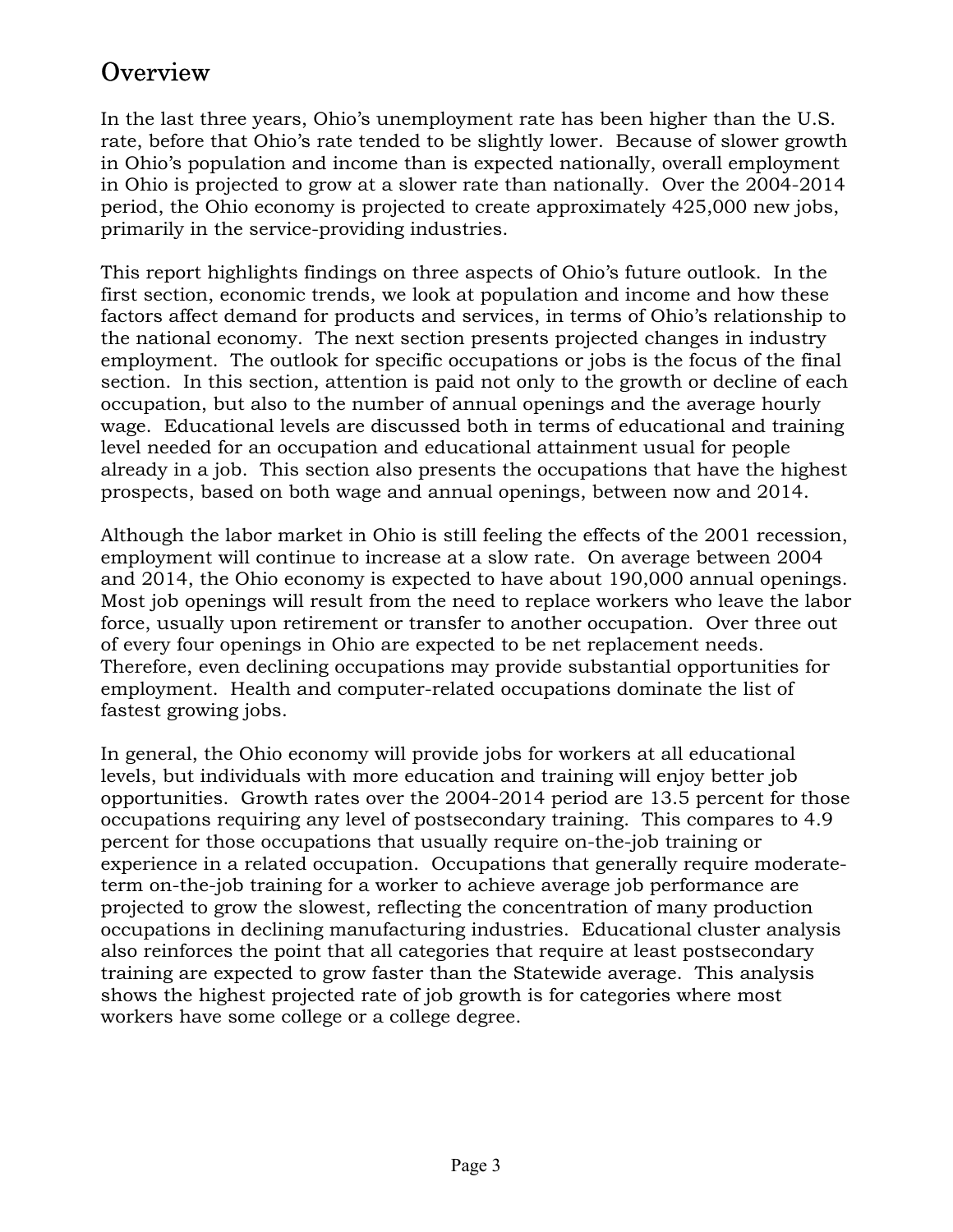# Ohio Economic Trends

Through 2005 the Ohio job market was still suffering from the effects of the 2001 recession with lackluster job growth. The number of Ohioans unemployed and the unemployment rate continued to remain high, 349,900 and 5.9 percent, respectively. In the last three years, Ohio's unemployment rate has been higher than the U.S. rate and the gap has widened.



### **Ohio and United States Unemployment Rates, 1990-2005**

The economy's need for workers stems from the demand for goods and services, which is measured by gross domestic product at the national level and gross state product for Ohio. Changes in demand for specific goods and services have a major effect on changes in the quantity of goods and services produced by specific industries. Ohio ranks seventh in the country in gross state product, the value of output produced by a state, and accounts for 3.6 percent of the U.S. Gross Domestic Product.2 In 2005, growth in Ohio's valuation of output lagged national growth, a 1.0 percent increase compared to 3.5 percent for the U.S. In 2004, the difference was not as great: U.S. output grew 4.2 percent compared to 3.0 percent for Ohio.

Demand for many goods and services are based largely on consumption expenditures by the local population. For example, employment in grocery stores, restaurants, bookstores, hospitals, and similar establishments depends on the

 $\overline{a}$ <sup>2</sup>Bureau of Economic Analysis, *BEA News*, June 6, 2006.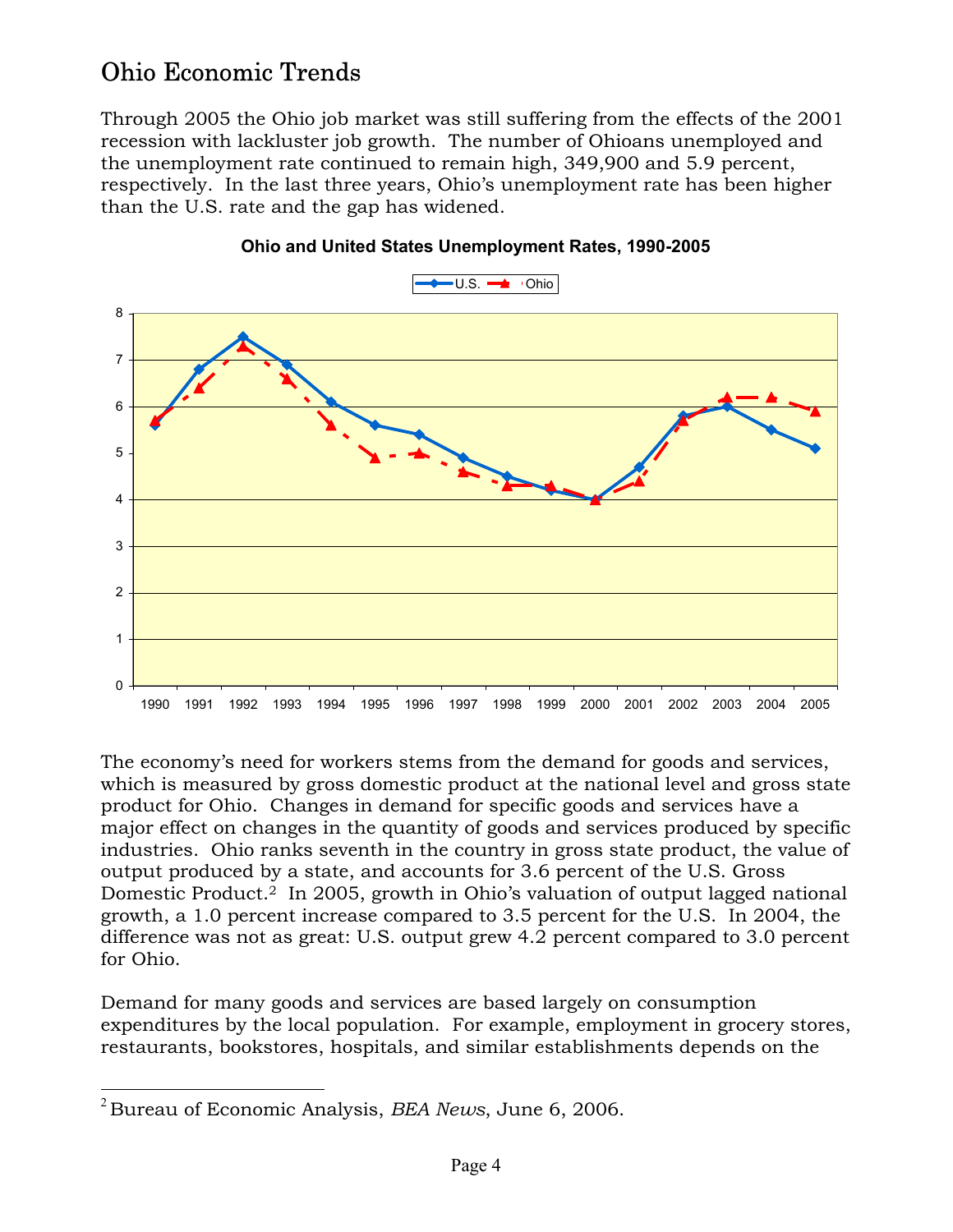needs and wants of people living in the area who have money to spend. So population and income are two of the primary factors determining local demand.

Ohio's population has been increasing for the past decade and will continue to rise, but at a slower rate than the U.S. population. Ohio income will decline as a share of national income because of slower growth in population than is occurring in other parts of the country, especially the South and West. Likewise, per capita income relative to the U.S. is expected to decline somewhat.3

Expected declines in both of these factors affecting demand will contribute to overall employment growth in Ohio occurring at a slower rate than is projected nationally. One of the underlying causes is the announced downsizing of the motor vehicle and parts industry.

 $\overline{a}$  $3$ Global Insight, Long Trend Forecast, Spring 2006.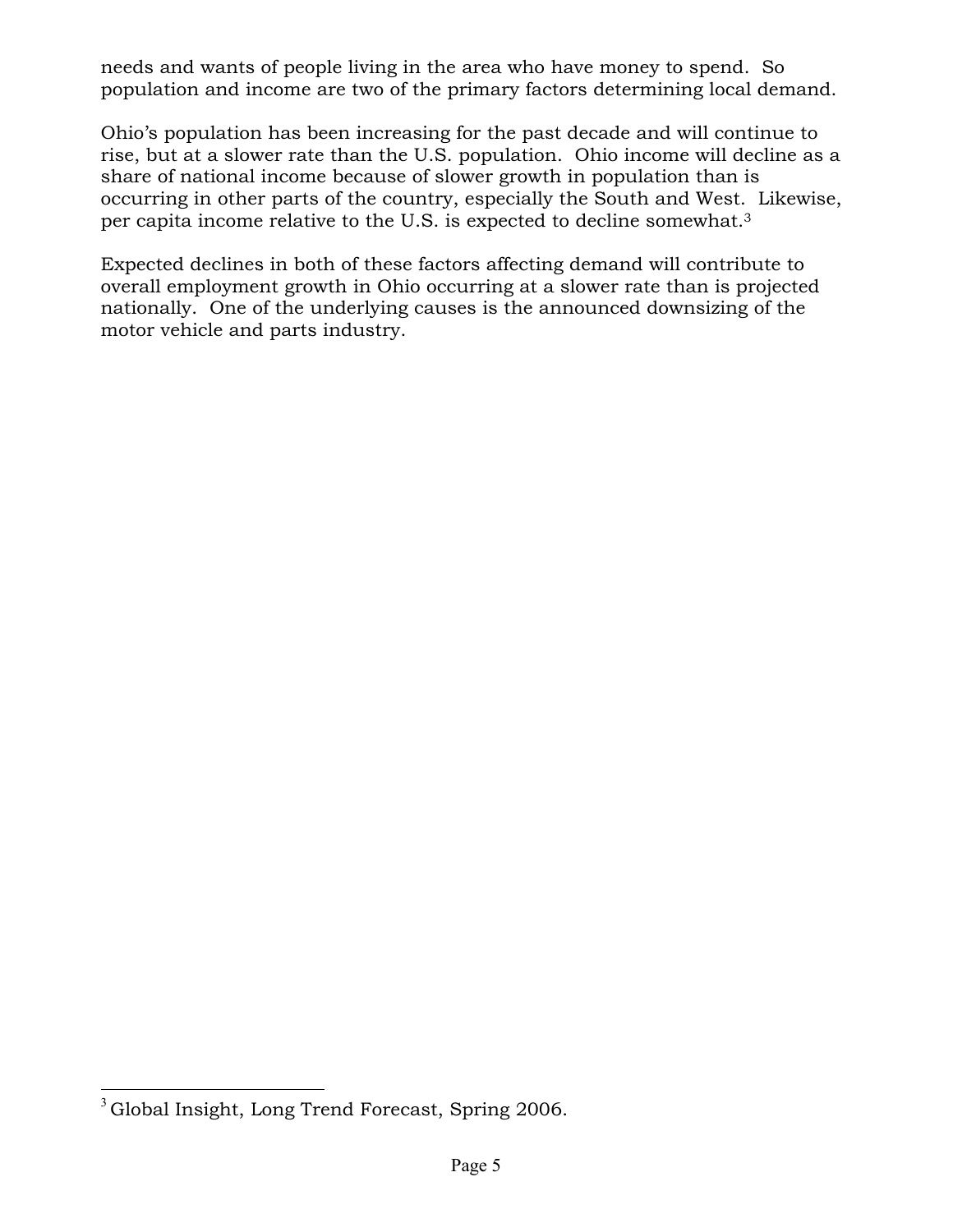# Ohio Industry Employment

Over the 2004-2014 period, the Ohio economy is projected to create approximately 425,000 new jobs, primarily in the service-providing industries. Goods and services are produced in offices, factories, stores, and other work places. All goods and services are classified into an industry based on their type. For example, factories assembling cars are in the motor vehicle manufacturing industry, and supermarkets are in the grocery store industry. For analytical purposes, most industries fall into the goods-producing or the service-providing sector.



This job outlook was produced under the North American Industry Classification System (NAICS). The divisions within the goods-producing sector are natural resources, including agriculture and mining; construction; and manufacturing. In the service-providing sector, the divisions are wholesale and retail trade; transportation and utilities; information; financial activities; professional and business services; education and health services; leisure and hospitality; other services, except public administration; and government.

Changes in demand for an industry's products, due to shifts in consumer preferences or government priorities, constitute the most important cause of differences in employment growth rates among industries. Technological change is another factor affecting industry employment change. For example, automated equipment in manufacturing plants enables fewer workers to produce more goods, and its use is a major reason for declining employment in manufacturing.

## Major Industries

The number of jobs for Ohioans is anticipated to rise from 5.822 million in 2004 to 6.248 million by 2014. Service-providing industries will account for virtually all of the job growth; construction is the only goods-producing sector expected to add jobs. Education and health services will add one of every three new jobs,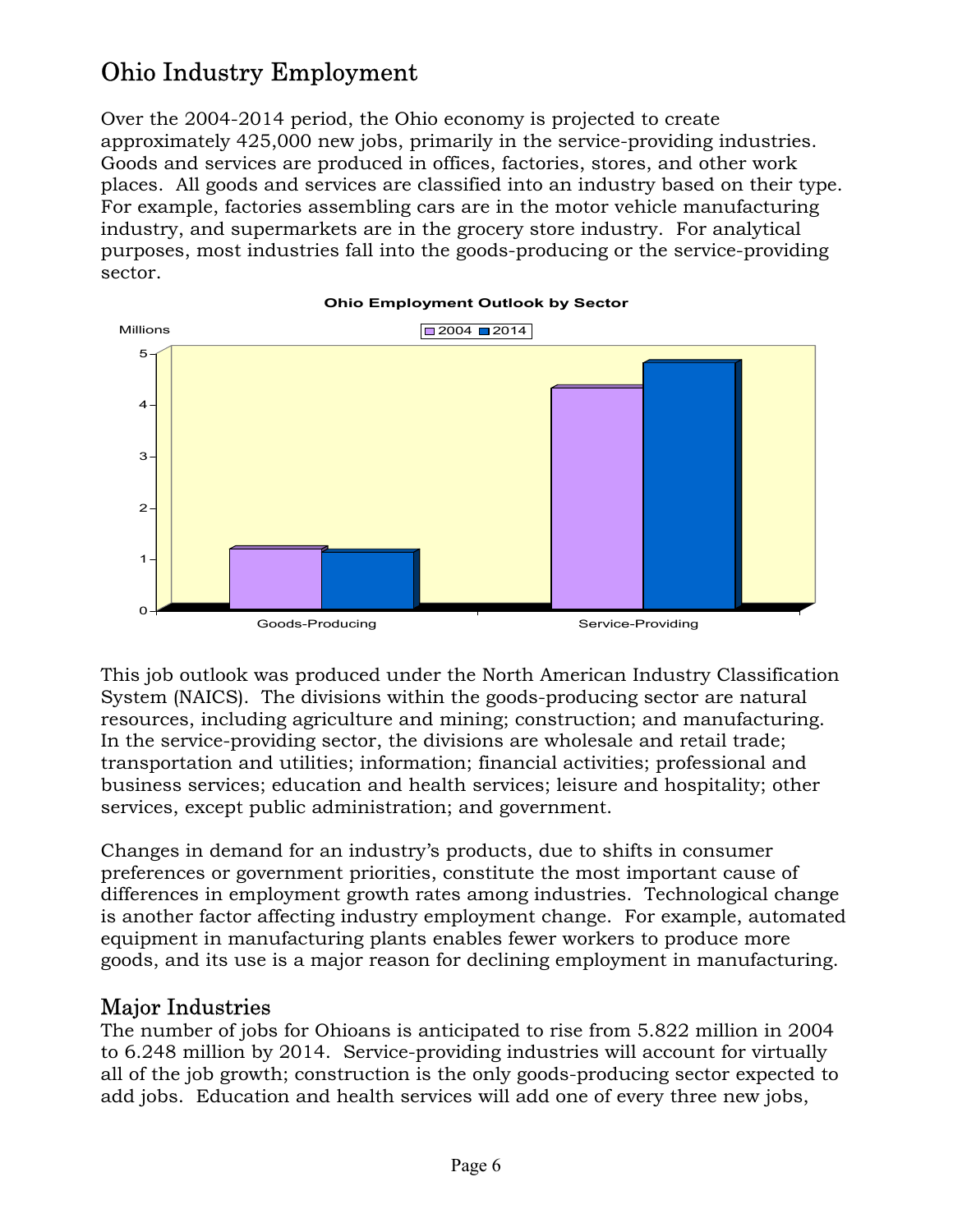while more than one in four jobs will be gained in professional and business services. Large numbers of jobs are also projected in leisure and hospitality, primarily food services; local government, principally in education; and wholesale and retail trade. Construction employment, financial activities and other services are each projected to add more than 20,000 new jobs by 2014. Also growing are transportation & utilities and information. Manufacturing and natural resources are projected to lose employment.



### **Ohio Employment Outlook by Major Industry, 2004-2014**

In Ohio, two-thirds of manufacturing employment is in production of durable goods, like machinery, motor vehicles and steel. Ohio also has a higher concentration of employment in manufacturing than most other states. The downside to having generally high paying manufacturing jobs is that they are more negatively impacted by business cycles. With the latest announcements of downsizing and plant closings in the motor vehicle and parts industries, Ohio manufacturing employment is projected to continue ratcheting downward.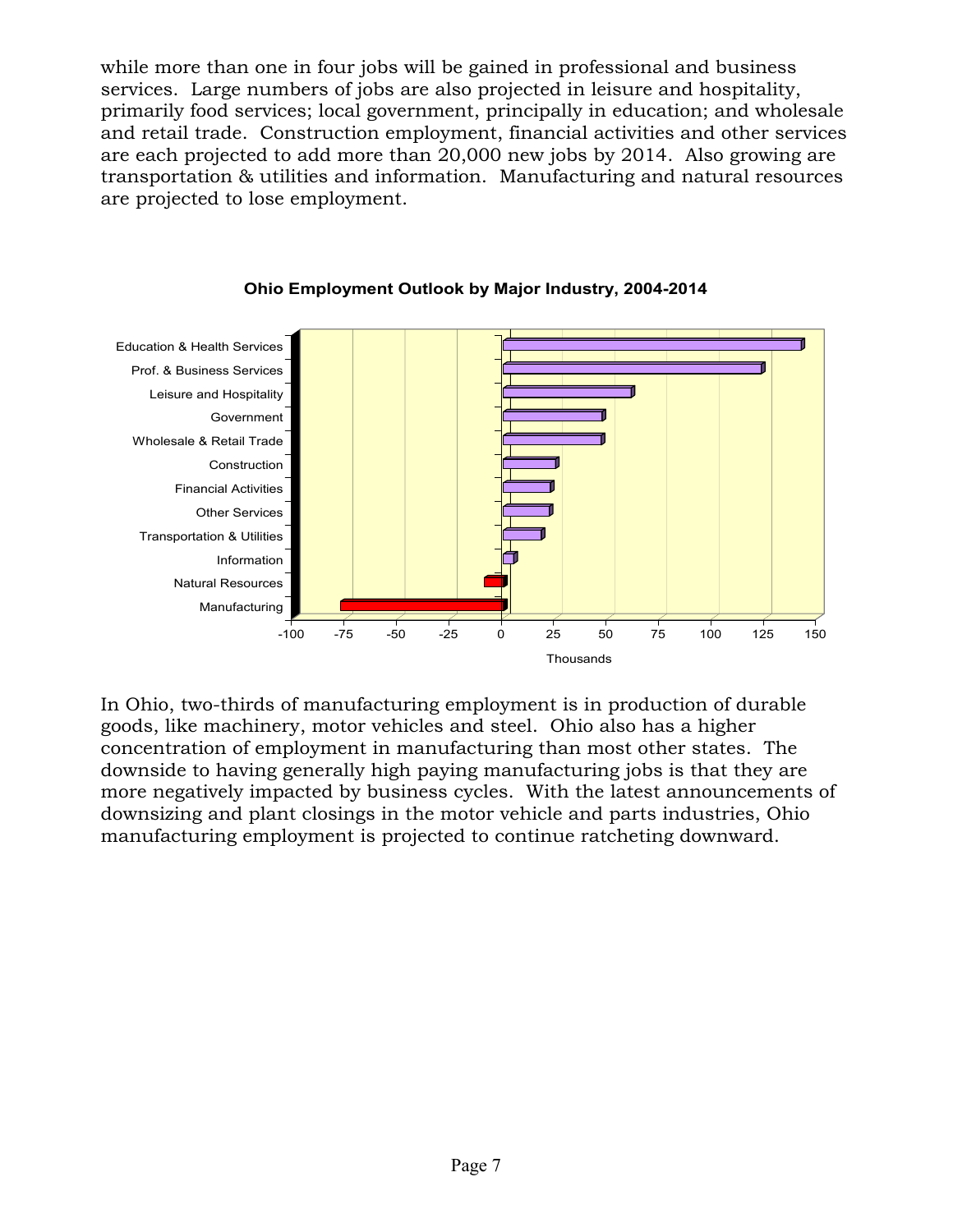| <b>Ohio Employment Projections by Major Industry</b>               |                                  |                                        |                                             |                                |  |
|--------------------------------------------------------------------|----------------------------------|----------------------------------------|---------------------------------------------|--------------------------------|--|
| <b>Major Industry</b>                                              | 2004 Annual<br><b>Employment</b> | 2014<br>Projected<br><b>Employment</b> | Change in<br><b>Employment</b><br>2004-2014 | Percent<br>Change<br>2004-2014 |  |
| <b>Total</b>                                                       | 5,822,100                        | 6,247,900                              | 425,800                                     | 7.3%                           |  |
| <b>Goods-Producing Industries</b>                                  | 1,159,500                        | 1,097,500                              | $-62,000$                                   | $-5.3%$                        |  |
| Natural Resources, inc. Agriculture and Mining                     | 100,800                          | 91,700                                 | $-9,100$                                    | $-9.0%$                        |  |
| Construction                                                       | 234,700                          | 259,500                                | 24,800                                      | 10.6%                          |  |
| Manufacturing                                                      | 824,000                          | 746,300                                | $-77,700$                                   | $-9.4%$                        |  |
| <b>Service-Providing Industries</b>                                | 4,288,600                        | 4,775,200                              | 486,600                                     | 11.3%                          |  |
| <b>Wholesale and Retail Trade</b>                                  | 853,400                          | 900,000                                | 46,600                                      | 5.5%                           |  |
| <b>Transportation and Utilities</b>                                | 186,000                          | 204,000                                | 18,000                                      | 9.7%                           |  |
| Information                                                        | 92,800                           | 97,700                                 | 4,900                                       | 5.3%                           |  |
| <b>Financial Activities</b>                                        | 312,100                          | 334,500                                | 22,400                                      | 7.2%                           |  |
| <b>Professional and Business Services</b>                          | 624,600                          | 747,600                                | 123,000                                     | 19.7%                          |  |
| <b>Educational and Health Services</b>                             | 740,200                          | 882,200                                | 142,000                                     | 19.2%                          |  |
| Leisure and Hospitality                                            | 495,600                          | 556,500                                | 60,900                                      | 12.3%                          |  |
| Other Services, except Government                                  | 228,200                          | 250,100                                | 21,900                                      | 9.6%                           |  |
| Government                                                         | 755,700                          | 802,700                                | 47,000                                      | 6.2%                           |  |
| Self-Employed, Private Household & Unpaid Family<br><b>Workers</b> | 374,000                          | 375,200                                | 1,200                                       | 0.3%                           |  |

**Specific Industries with High Growth:** At a more detailed level, the fastest growing industry is expected to be community care facilities for the elderly with better than 50 percent growth expected between 2004 and 2014. Two of the next three industries are also health care related. Demand for health care and social assistance will increase because of the growth of the older population. Unlike in recent past projections, only one of the top ten fastest growing industries is computer related. The highest computer related industry is data processing, which is tenth, followed by computer system design at eleventh.



#### **Ohio Industries with the Fastest Job Growth**

Percent Change, 2004-2014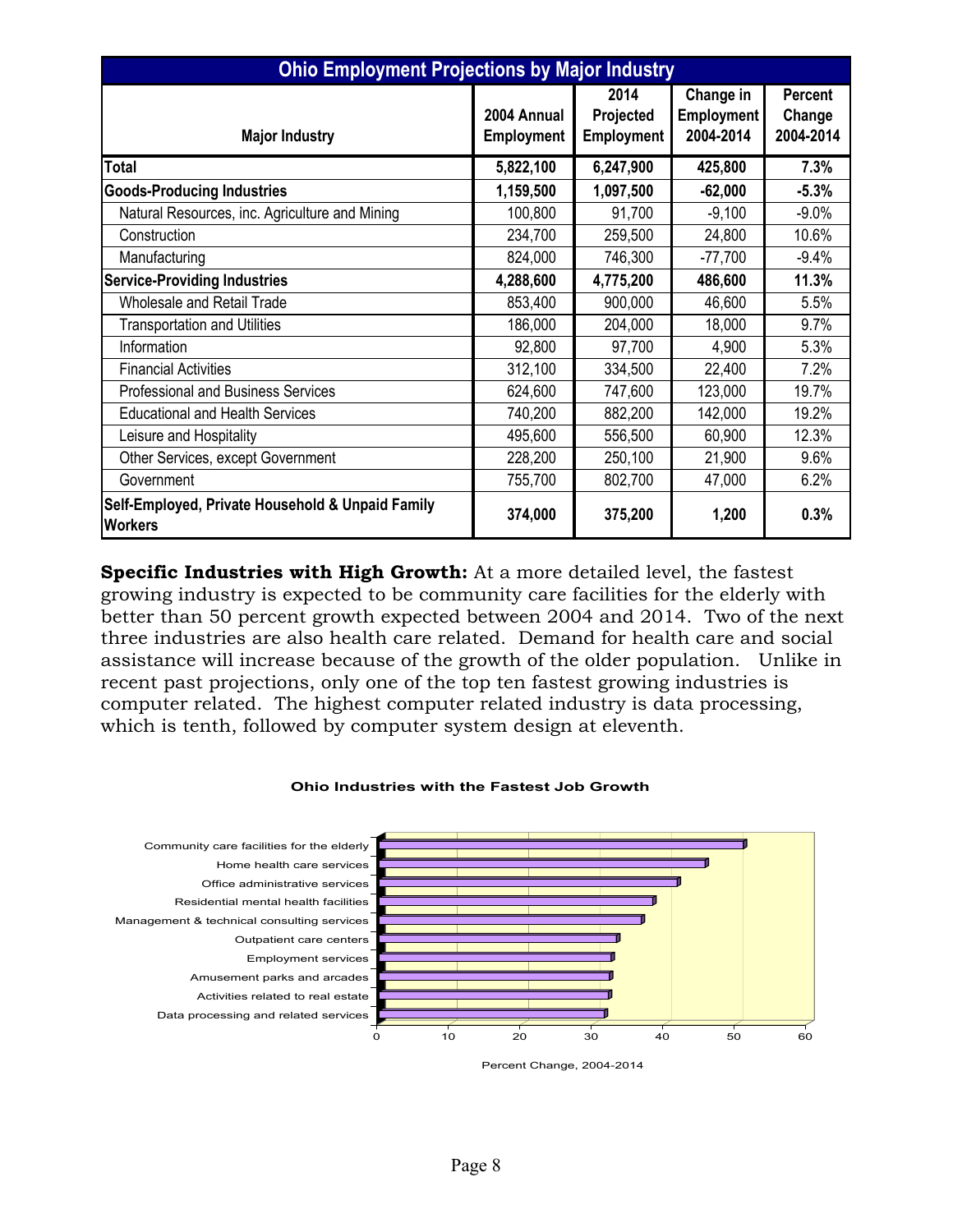**Most New Jobs:** Industries with rapid job growth offer good job prospects. However, industries employing a lot of workers with more moderate growth may offer more opportunities. Employment services is expected to add 45,600 new jobs between 2004 and 2014; food services and drinking places are expected to add 44,500 new jobs, the majority (22,700) in full service restaurants. Large numbers of new jobs are also projected in the private health care industry, most notably in nursing and residential care facilities (27,000), offices of physicians (24,200), hospitals (23,700) and home health care services (16,500). In addition, local government education is projected to add 26,400 new jobs. These industries, which are displayed in the table below, account for close to half of the new jobs that will be added over the next 10 years.



**Ohio Industries Adding the Most New Jobs**

**Replacement Needs:** Plant closings, changes in business practices, such as outsourcing or relocating production to more effective locations, and productivity increases are also having a significant impact on Ohio's manufacturing employment. While employment in Ohio's manufacturing sector will continue to experience structural declines, there will still be many job openings even though employment is expected to fall to about 750,000. The employees who remain in manufacturing will tend to be more highly skilled, productive and higher paid. As workers of the baby-boom generation begin to retire in larger numbers, the biggest challenge for Ohio's employers will be finding skilled, well-trained workers.4

 $\overline{a}$ 

<sup>4</sup>*The Graying of the Ohio Labor Force: Demographic Changes to 2012*, The Ohio Department of Job and Family Services, Bureau of Labor Market Information, October 2004.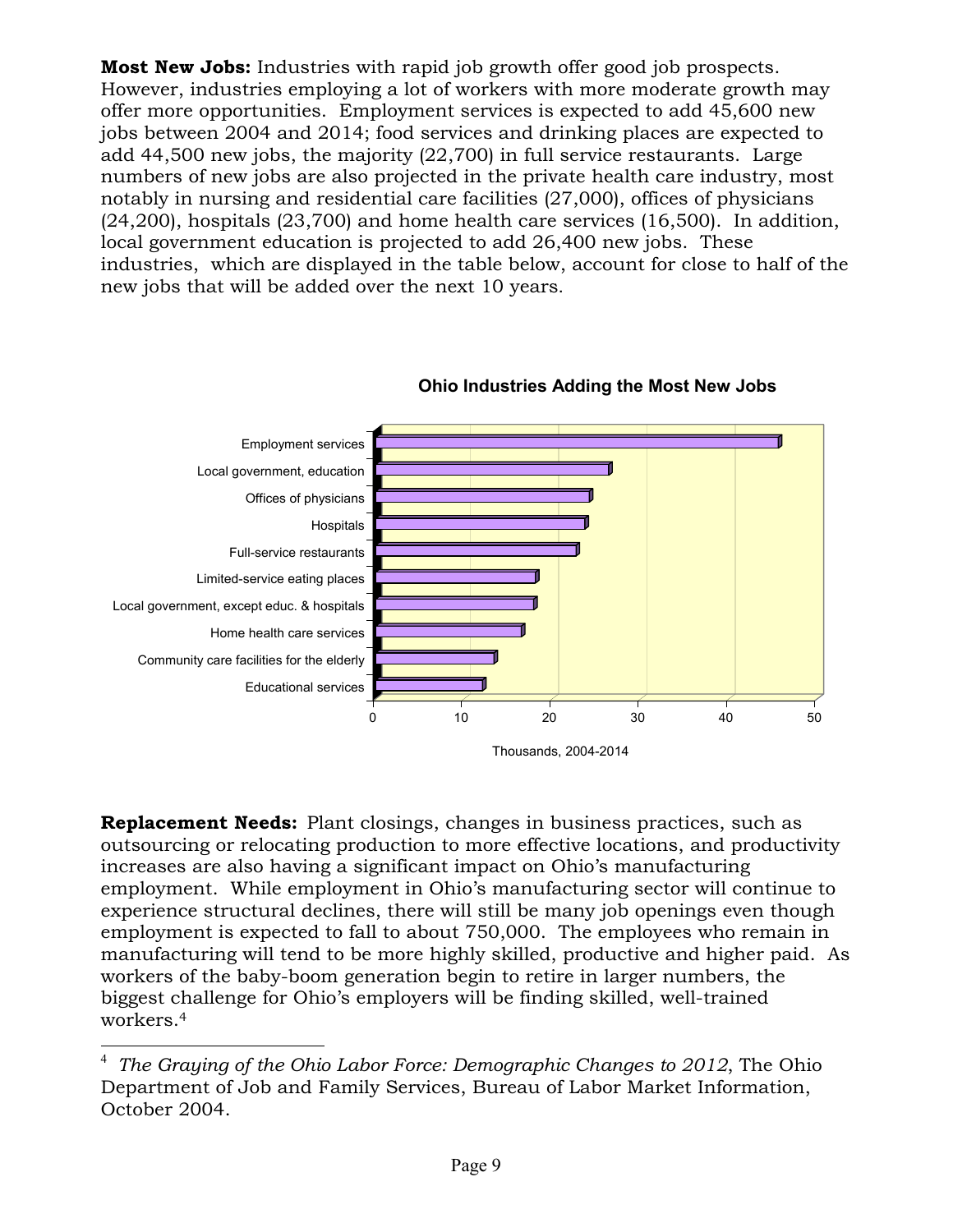**High Employment Prospects:** There are some industries that are expected to have both a high rate of growth and a large number of annual openings. The next table presents these industries with high employment 'prospects'. It includes mainly business and health related industries.

| <b>Ohio Industries with High Employment Prospects*</b> |                                            |                                  |                                        |                                             |                                       |
|--------------------------------------------------------|--------------------------------------------|----------------------------------|----------------------------------------|---------------------------------------------|---------------------------------------|
| <b>NAICS</b><br>Code                                   | <b>Industry Title</b>                      | 2004 Annual<br><b>Employment</b> | 2014<br>Projected<br><b>Employment</b> | Change in<br><b>Employment</b><br>2004-2014 | <b>Percent</b><br>Change<br>2004-2014 |
| 5613                                                   | <b>Employment services</b>                 | 140,600                          | 186,200                                | 45,600                                      | 32.4%                                 |
| 6211                                                   | Offices of physicians                      | 81,000                           | 105,200                                | 24,200                                      | 29.9%                                 |
| 6216                                                   | Home health care services                  | 36,200                           | 52,700                                 | 16,500                                      | 45.6%                                 |
| 6233                                                   | Community care facilities for the elderly  | 26,300                           | 39,700                                 | 13,400                                      | 51.0%                                 |
| 5415                                                   | Computer systems design & related services | 39,000                           | 50,700                                 | 11,700                                      | 30.0%                                 |
| 6232                                                   | Residential mental health facilities       | 23,000                           | 31,800                                 | 8,800                                       | 38.3%                                 |
| 5416                                                   | Management & technical consulting services | 22,100                           | 30,200                                 | 8,100                                       | 36.7%                                 |
| 6244                                                   | Child day care services                    | 25,100                           | 32,600                                 | 7,500                                       | 29.9%                                 |
| 6214                                                   | Outpatient care centers                    | 21,100                           | 28,100                                 | 7,000                                       | 33.2%                                 |
| 493                                                    | Warehousing and storage                    | 26,000                           | 32,700                                 | 6,700                                       | 25.8%                                 |
| 5611                                                   | Office administrative services             | 14,400                           | 20,400                                 | 6,000                                       | 41.7%                                 |
| 5313                                                   | Activities related to real estate          | 15,600                           | 20,600                                 | 5,000                                       | 32.1%                                 |

\* These industries are expected to grow by at least 25 percent and create at least 5,000 new jobs.

<u>.</u>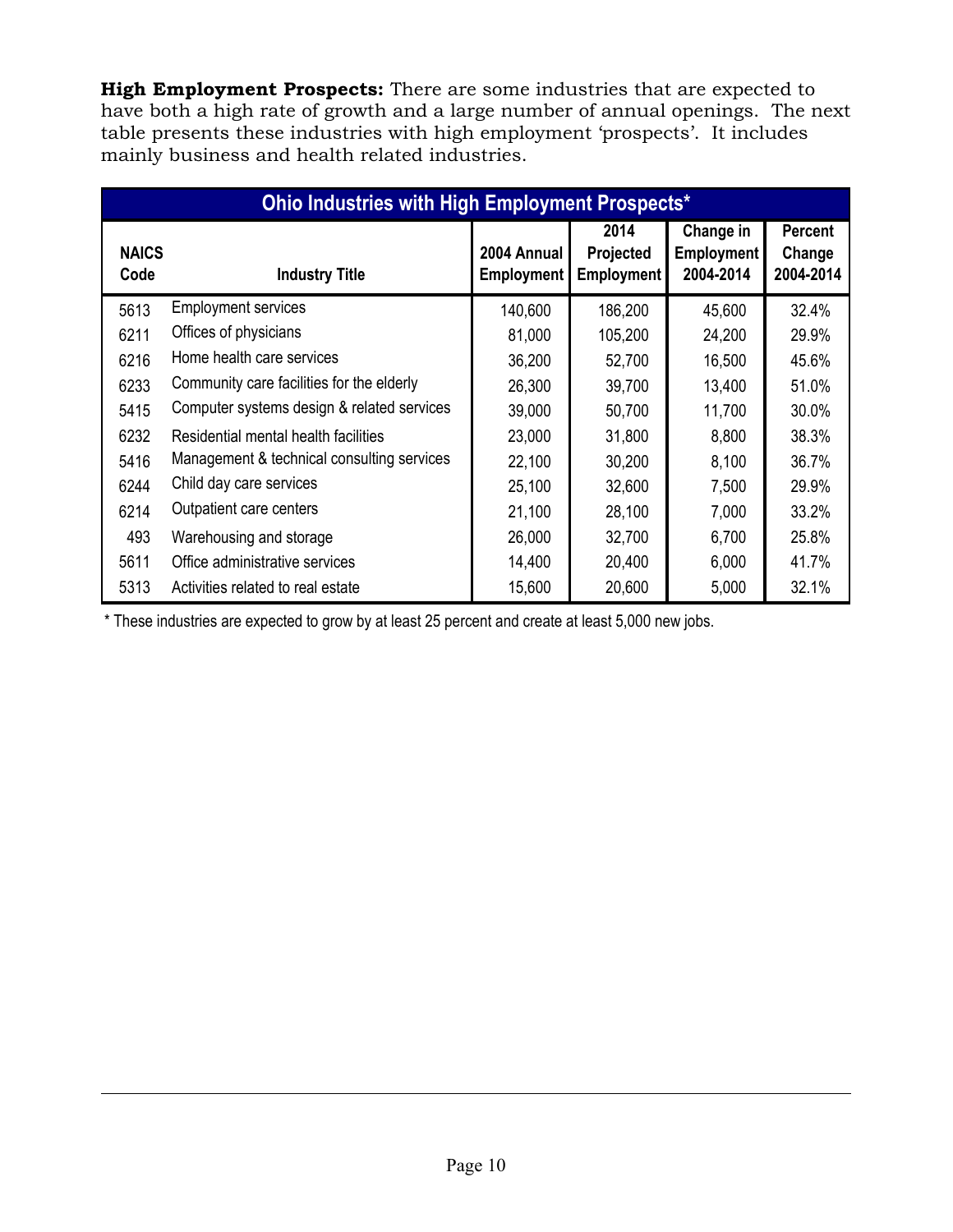# Ohio Occupational Employment

The previous section presented the outlook for labor demand in Ohio by industry. Because the mix of occupations is different within each industry, the demand for the occupations concentrated in an industry rises or falls with the fortunes of that industry. In this way, the economy's occupational and industry structure form a close relationship.

Although the labor market in Ohio has been slow to recover since the 2001 recession, employment is expected to continue to grow although at a slow pace. On average, between 2004 and 2014, the Ohio economy is expected to have about 190,000 annual openings. Most job openings will result from the need to replace workers who leave the labor force, usually upon retirement, or transfer to another occupation. More than three-fourths of the openings in Ohio are expected to be net replacement needs.

Identifying occupations that have more favorable job prospects is important in career decision-making. This section presents the job outlook in Ohio by type of work and by education and training level. Changes in technology, business practices, and operations affect how employers structure staffing to improve productivity. For example, technological advances will continue to reduce the need for telephone operators; word processors and typists; travel agents; and order clerks. In general, the Ohio economy will provide jobs for workers at all educational levels, but individuals with more education and training will enjoy better job opportunities.

## Type of Work

We group occupations by type of work performed to gain a better understanding of broad occupational employment trends. Two groups, professional & related occupations and service occupations, are the largest two categories in terms of current employment and projected job growth. Together these two groups—on



**Ohio Rate of Employment Change by Major Occupational Group**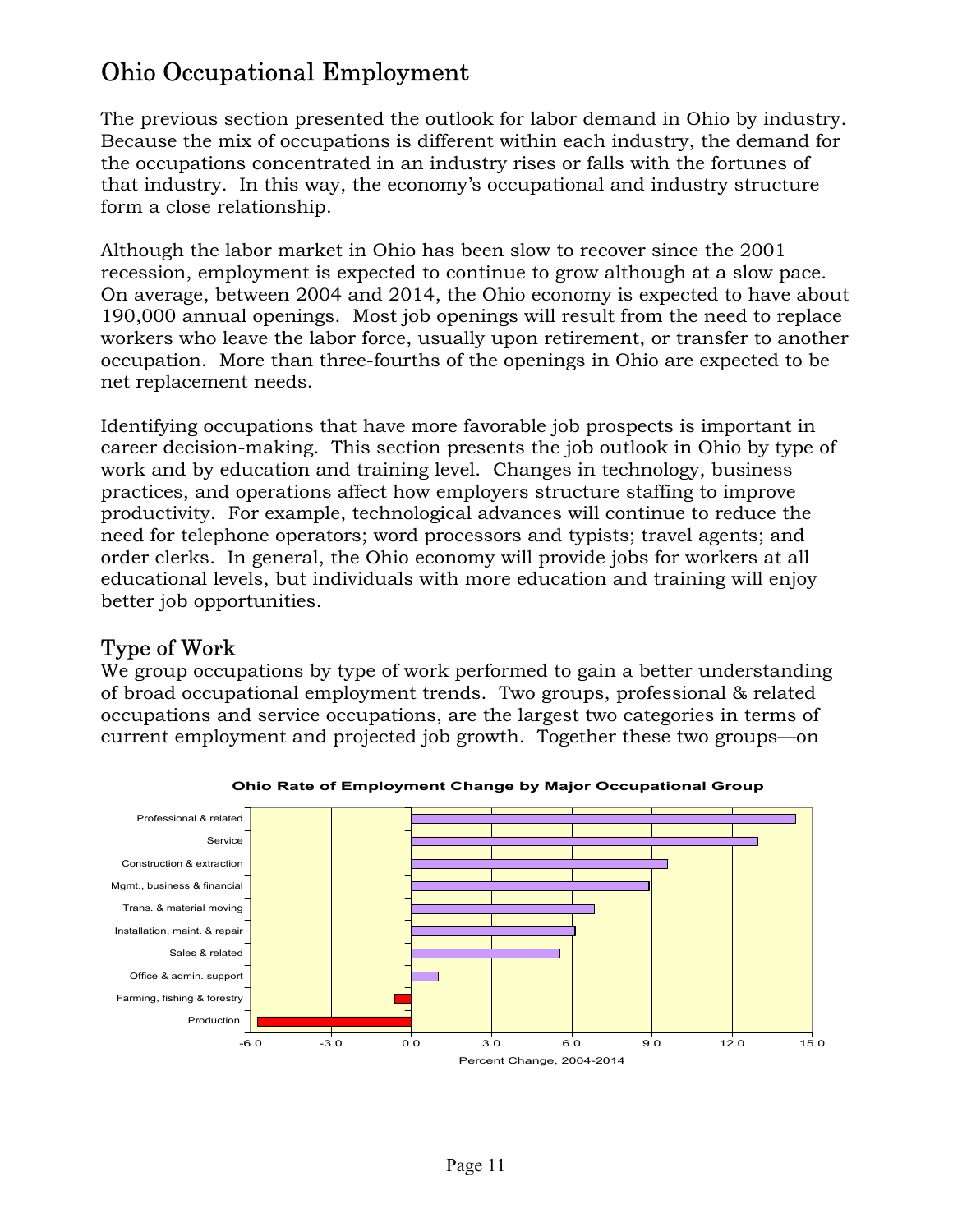opposite ends of the educational attainment and earnings spectrum—are expected to provide almost 70 percent of the total job growth, 150,690 and 145,090 jobs respectively. Two other major groups are expected to grow faster than the Statewide average of 7.3 percent: construction and extraction occupations, 9.6 percent; and management, business and financial occupations, 8.9 percent. Slow-growing occupational groups are transportation and material moving occupations; installation, maintenance and repair occupations; sales and related occupations; and office and administrative support occupations. The remaining two groups, production and farming, fishing and forestry, are expected to have declining employment.

| <b>Ohio Occupational Employment Projections by Major Occupational Group</b> |                   |           |                             |                |                 |
|-----------------------------------------------------------------------------|-------------------|-----------|-----------------------------|----------------|-----------------|
|                                                                             | <b>Employment</b> |           | <b>Change in Employment</b> |                | <b>Total</b>    |
|                                                                             | 2004              | 2014      | $2004 -$                    | <b>Percent</b> | Annual          |
| <b>Occupational Group</b>                                                   | Annual            | Projected | 2014                        | Change         | <b>Openings</b> |
| <b>Total, All Occupations</b>                                               | 5,822,100         | 6,247,900 | 425,800                     | 7.3%           | 190,089         |
| Management, Business and Financial                                          | 565,000           | 615,300   | 50,300                      | 8.9%           | 15,253          |
| <b>Professional and Related</b>                                             | 1,047,930         | 1,198,620 | 150,690                     | 14.4%          | 35,645          |
| Service                                                                     | 1,120,460         | 1,265,550 | 145,090                     | 12.9%          | 46,520          |
| Sales and Related                                                           | 603,970           | 637,530   | 33,560                      | 5.6%           | 23,504          |
| <b>Office and Administrative Support</b>                                    | 924,840           | 934,360   | 9,520                       | 1.0%           | 25,538          |
| Farming, Fishing and Forestry                                               | 14,900            | 14,810    | $-90$                       | $-0.6%$        | 429             |
| <b>Construction and Extraction</b>                                          | 259,180           | 284,070   | 24,890                      | 9.6%           | 7,507           |
| Installation, Maintenance and Repair                                        | 237,530           | 252,100   | 14,570                      | 6.1%           | 7,051           |
| Production                                                                  | 591,730           | 557,770   | $-33,960$                   | $-5.7\%$       | 14,711          |
| <b>Transportation and Material Moving</b>                                   | 456,540           | 487,800   | 31,260                      | 6.8%           | 13,936          |

**High Growth Rates:** Health and computer-related occupations dominate the list of fastest growing jobs. Health occupations will account for 23 percent of net job growth. Service occupations, except health, will account for another 24 percent of job growth. In addition to professional and service occupations, the other groups expected to grow faster than average are construction and extraction occupations; and management, business and financial occupations.

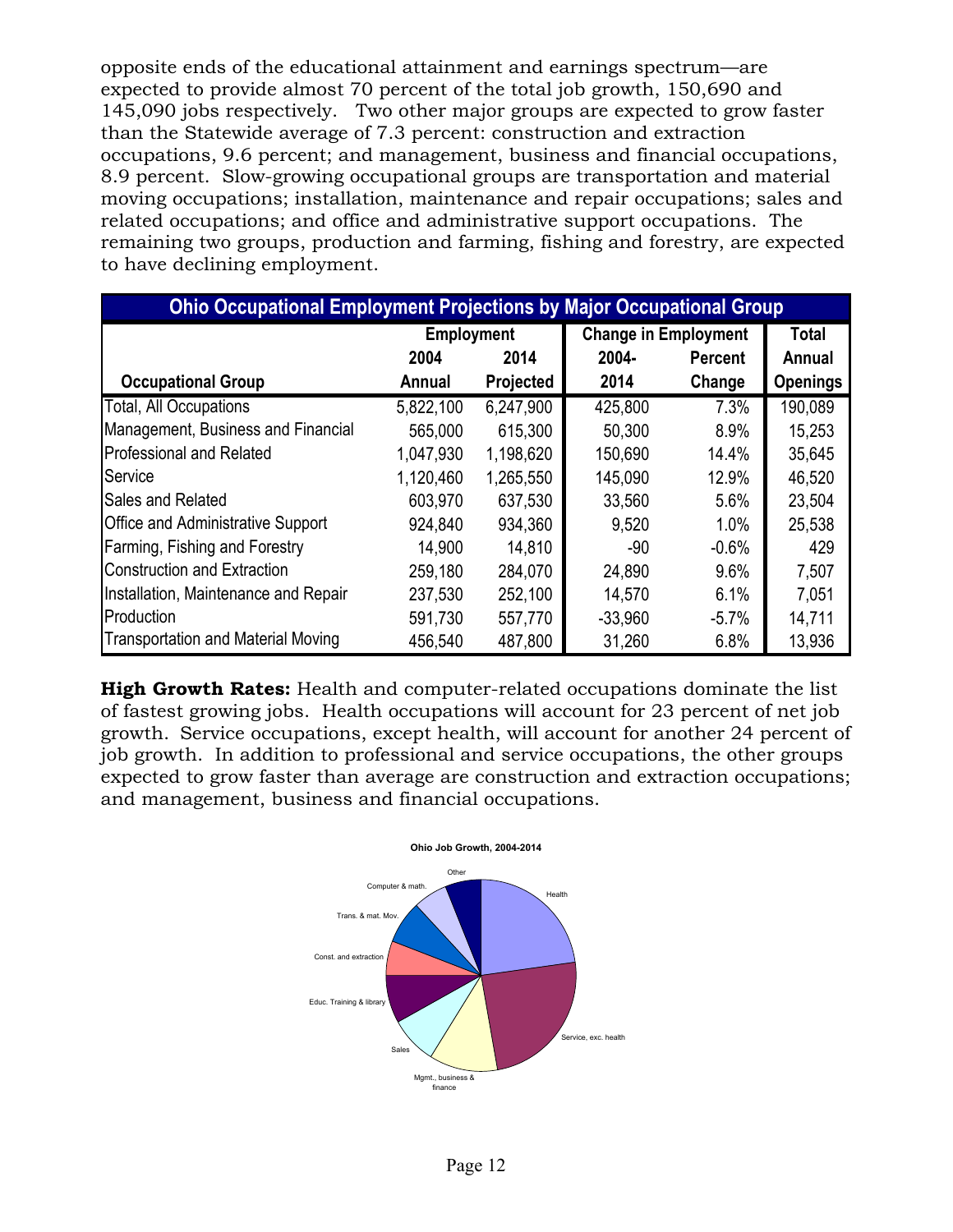Of the ten fastest growing jobs, nine are either in health or computer related occupations. These ten occupations all have growth rates at least four times higher than the rate for all occupations of 7.3 percent. Most of these high growth occupations require a bachelor's degree.



### **Fastest Growing Jobs in Ohio**

**Annual Openings:** New job growth is one component of occupational demand, but a larger source of job openings is net replacement needs. More than threefourths of the job openings are expected to result from the need to replace workers who leave the labor force or transfer to another occupation. Therefore, even declining occupations may provide substantial opportunities for employment. Many occupations with the most annual openings (see next page) have high employment and high replacement needs and tend to be lower-skilled. Many of these jobs are entry level and a worker can expect occupational mobility as they achieve more education and training.

Within Ohio and nationally, sales occupations are at the top of the list in terms of occupations with the most annual job openings. The top two occupations are cashiers and retail salespersons, followed by two food service occupations: waiters and waitresses and combination food preparation and serving workers, including fast food. The other occupations that make up the top ten are laborers, freight, stock, material movers, hand; registered nurses; janitors and cleaners; customer service representatives; general office clerks; and stock clerks and order fillers. Team assemblers, truck drivers, teachers, secretaries, child care workers and accountants are examples of other occupations with many annual openings.

Most health occupations are growing and have a large number of annual openings. Therefore, they will account for many job opportunities for Ohioans, in large part because of the need to care for an aging population with a longer life expectancy combined with medical advances that make new treatments available.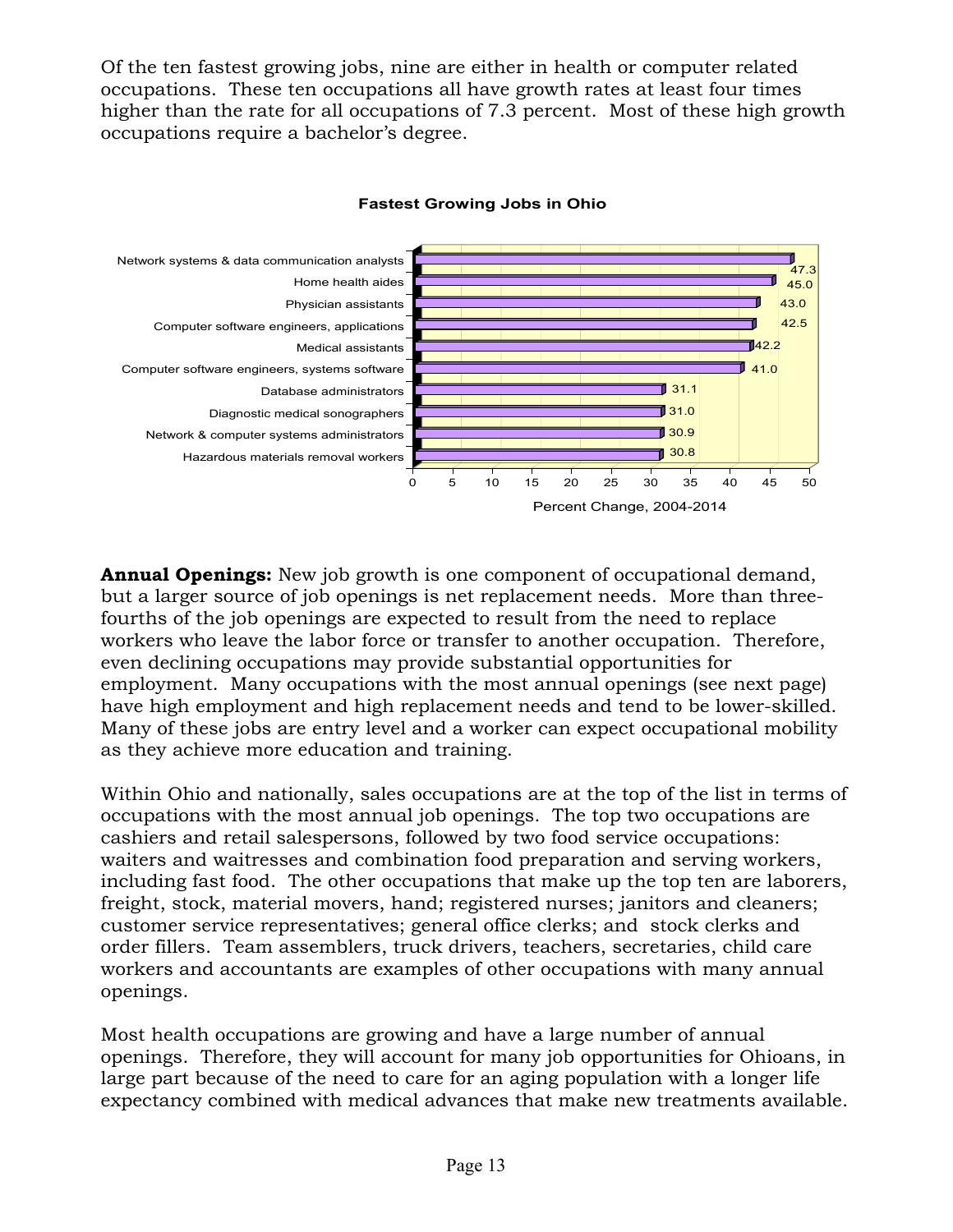| Occupations in Ohio with the Most Annual Job Openings, 2004-2014 |                 |                   |  |
|------------------------------------------------------------------|-----------------|-------------------|--|
|                                                                  | <b>Annual</b>   | Average           |  |
| <b>Occupation</b>                                                | <b>Openings</b> | <b>Wage 2006*</b> |  |
| <b>Retail Salespersons</b>                                       | 8,201           | \$11.11           |  |
| Cashiers                                                         | 6,864           | \$8.00            |  |
| <b>Waiters and Waitresses</b>                                    | 5,799           | \$7.03            |  |
| Comb. Food Preparation & Serving Workers, inc. Fast Food         | 5,208           | \$7.25            |  |
| Laborers and Freight, Stock, and Material Movers, Hand           | 5,010           | \$11.41           |  |
| <b>Registered Nurses</b>                                         | 4,630           | \$26.09           |  |
| Janitors/Cleaners, except Maids & Housekeeping                   | 3,008           | \$11.00           |  |
| <b>Customer Service Representatives</b>                          | 2,643           | \$14.49           |  |
| Office Clerks, General                                           | 2,641           | \$11.25           |  |
| <b>Stock Clerks and Order Fillers</b>                            | 2,368           | \$10.55           |  |
| Sales Rep., Wholesale & Mfg, ex. Tech. & Scientific Products     | 2,282           | \$28.82           |  |
| <b>Team Assemblers</b>                                           | 2,241           | \$14.09           |  |
| Nursing Aides, Orderlies and Attendants                          | 1,994           | \$10.79           |  |
| <b>Home Health Aides</b>                                         | 1,973           | \$9.42            |  |
| Truck Drivers, Heavy and Tractor-Trailer                         | 1,960           | \$17.87           |  |
| <b>Food Preparation Workers</b>                                  | 1,938           | \$8.45            |  |
| <b>Postsecondary Teachers</b>                                    | 1,922           | \$59,794**        |  |
| <b>General and Operations Managers</b>                           | 1,894           | \$45.63           |  |
| Cooks, Fast Food                                                 | 1,714           | \$7.36            |  |
| Secondary School Teachers, except Special & Vocational Ed.       | 1,696           | \$48,874**        |  |
| <b>Accountants and Auditors</b>                                  | 1,654           | \$27.20           |  |
| <b>Child Care Workers</b>                                        | 1,641           | \$8.70            |  |
| Maintenance and Repair Workers, General                          | 1,610           | \$16.25           |  |
| Elementary School Teachers, except Special Education             | 1,581           | \$48,077**        |  |
| Secretaries, except Legal, Medical & Executive                   | 1,554           | \$13.52           |  |
| Landscaping and Groundskeeping Workers                           | 1,536           | \$10.70           |  |
| Bookkeeping, Accounting and Auditing Clerks                      | 1,525           | \$14.47           |  |
| Receptionists and Information Clerks                             | 1,453           | \$10.56           |  |
| <b>Executive Secretaries &amp; Administrative Assistants</b>     | 1,404           | \$18.13           |  |
| <b>Tellers</b>                                                   | 1,374           | \$10.84           |  |

\*May 2005 wages aged to April 2006.

\*\*Annual earnings, typically for a  $9\frac{1}{2}$  month school year for teachers.

Many occupations are expected to have less employment by 2014, losing a total of almost 95,000 jobs. These occupations include electrical and electronic equipment assemblers; farmers and ranchers; stock clerks and order fillers; press machine operators and tenders; and secretaries, except legal, medical and executive. However, because of replacement needs even declining occupations can provide opportunities for employment. These five occupations alone are expected to provide approximately 5,000 annual openings.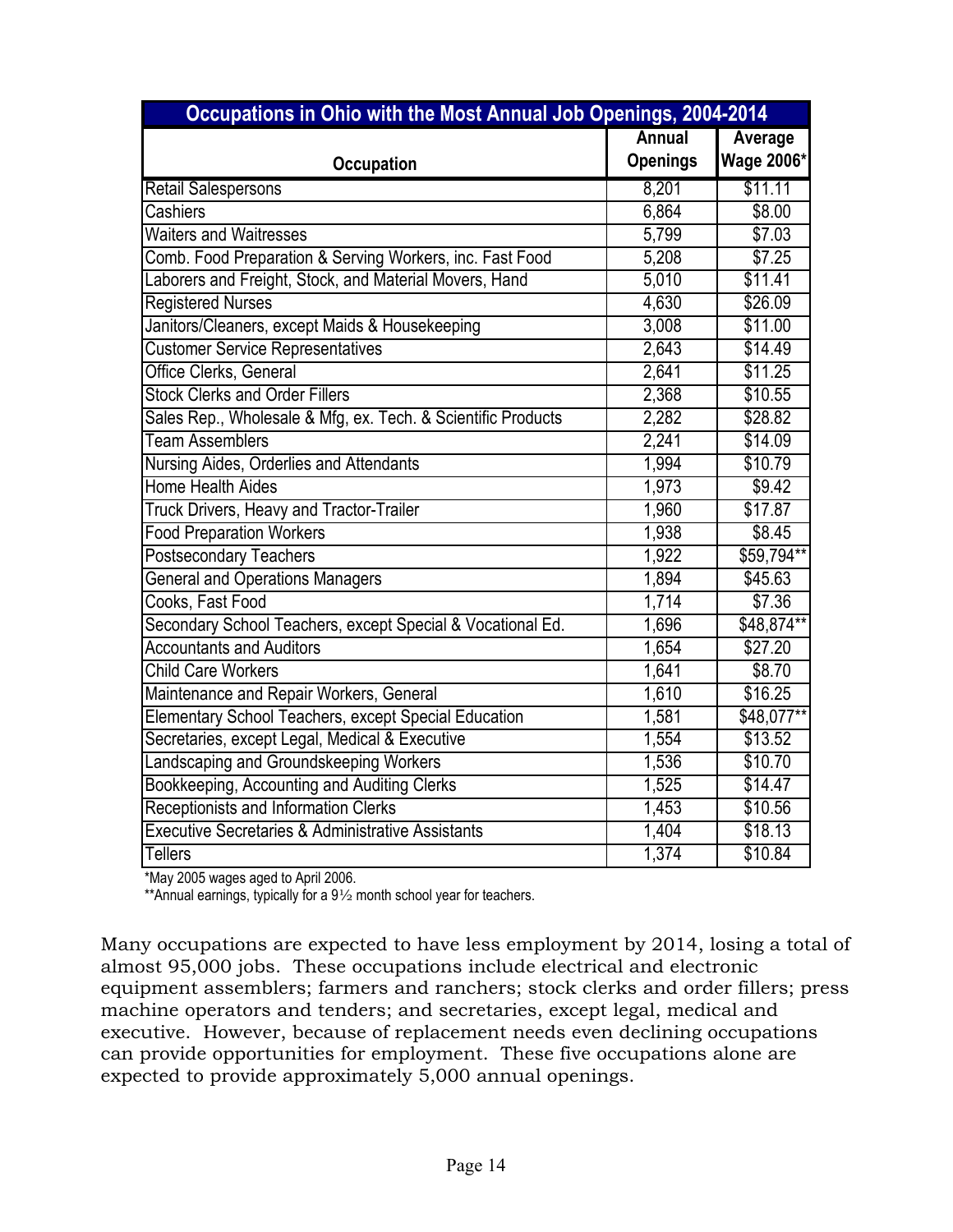When making a career decision, it is important to look at both the employment growth rate and total job openings to assess future job prospects. In general, jobs with fast growth rates offer good job opportunities. However, large slowly or moderately growing occupations often provide many more job openings than small, fast growing occupations. For example, physician assistants are expected to grow by 43 percent with 125 job openings a year, while retail salesperson are expected to grow by only 13 percent , but will provide 8,200 openings per year.

### Education and Training Level

In general, the Ohio economy will provide jobs for workers at all educational levels, but individuals with more education and training will enjoy better job opportunities. Growth rates over the 2004-2014 period will range from 2.3 percent for occupations requiring moderate-term on-the job training to 18.8 percent for occupations requiring an associate degree for entry.



**Ohio Employment Growth by Education and Training Levels**

\* Long-Term on-th- job training is twelve months or more of combined experience and training. \*\* Moderate-Term on-the-job training is one to twelve months, combined experience and training.

\*\*\* Short-Term on-the-job training is up to one month.

Education will play a bigger role in the Ohio workplace. All categories that generally require at least postsecondary training are projected to grow faster than the 7.3 percent average for all occupations. Occupations that generally require moderate-term on-the-job training for a worker to achieve average job performance are projected to grow the slowest, reflecting the concentration of many production occupations in declining manufacturing industries.

**Educational Cluster:** Another way of looking at job requirements is to look at the educational attainment of people working in a given occupation who are 25-44. This is called an educational cluster analysis and divides attainment into three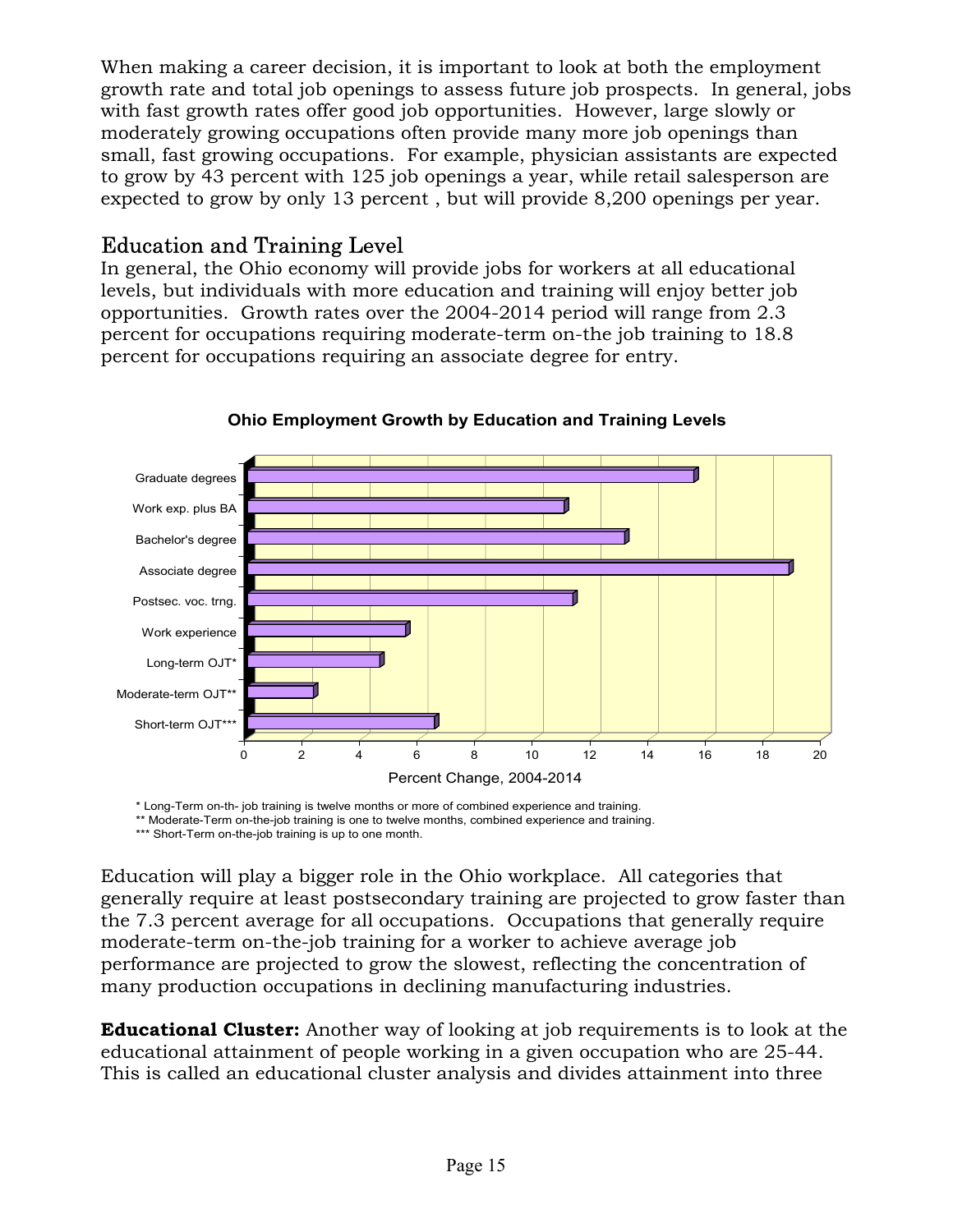groups: high school, some college, and college.5 In order for a single category to be listed, at least 60 percent of a given occupation has to have that level of education; for multiple levels, at least 20 percent. Education and training levels indicate the most significant source of postsecondary training needed for entry into an occupation. For example: for electricians the most significant source of education and training is long-term on-the-job training. However, the educational attainment of 25-44 year old electricians is almost evenly split between high school and some college. Therefore, electricians are in the high school/some college cluster. (The 25-44 year old age group was selected because it would more closely match the educational of those wanting to enter the field.)

This educational cluster analysis shows the highest projected rate of job growth (16.2 percent) is for the category where most workers have some college/college. This is followed by 13.1 percent growth for occupations where the workers have a college education.

| <b>Ohio 2004 Employment and Growth By Educational Cluster</b> |                   |                    |                 |  |
|---------------------------------------------------------------|-------------------|--------------------|-----------------|--|
|                                                               | 2004              | <b>Growth Rate</b> | Annual          |  |
| <b>Educational Cluster</b>                                    | <b>Employment</b> | 2004-2014          | <b>Openings</b> |  |
| <b>High School</b>                                            | 742,490           | 5.9%               | 23,424          |  |
| <b>High School/Some College</b>                               | 2,920,840         | 4.3%               | 94,313          |  |
| High School/Some College/College                              | 909,730           | 8.2%               | 29,802          |  |
| Some College/College                                          | 624,450           | 16.2%              | 21,705          |  |
| College                                                       | 624,540           | 13.1%              | 20,885          |  |

High school is the usual education attained for only one in seven occupations. On the whole then, workers with higher levels of education have more options in the job market and better prospects for obtaining higher paying jobs than less educated individuals.

## High Employment Prospects

 $\overline{a}$ 

A high prospect occupation is defined as an occupation that pays at least \$12 an hour and has at least 75 annual openings. The final table, on the next page, provides a sample of occupations that have high employment prospects in the State of Ohio by education and training level. The best example of a high prospect occupation is a registered nurse, which is projected to have over 4,600 annual openings and had an average salary in 2006 of \$26.09 an hour. Other examples are truck drivers; customer service representatives; construction trades; automotive service technicians and mechanics.6

<sup>5</sup>U.S. Department of Labor, Bureau of Labor Statistics, *Occupational Projections and Training Data, 2006-07 Edition,* February 2006, Bulletin 2602, page 2.  $6$  For a complete list of high prospects, please visit our website:

<http://lmi.state.oh.us/PROJ/Projections/Ohio/HighOccupationalProspects.pdf>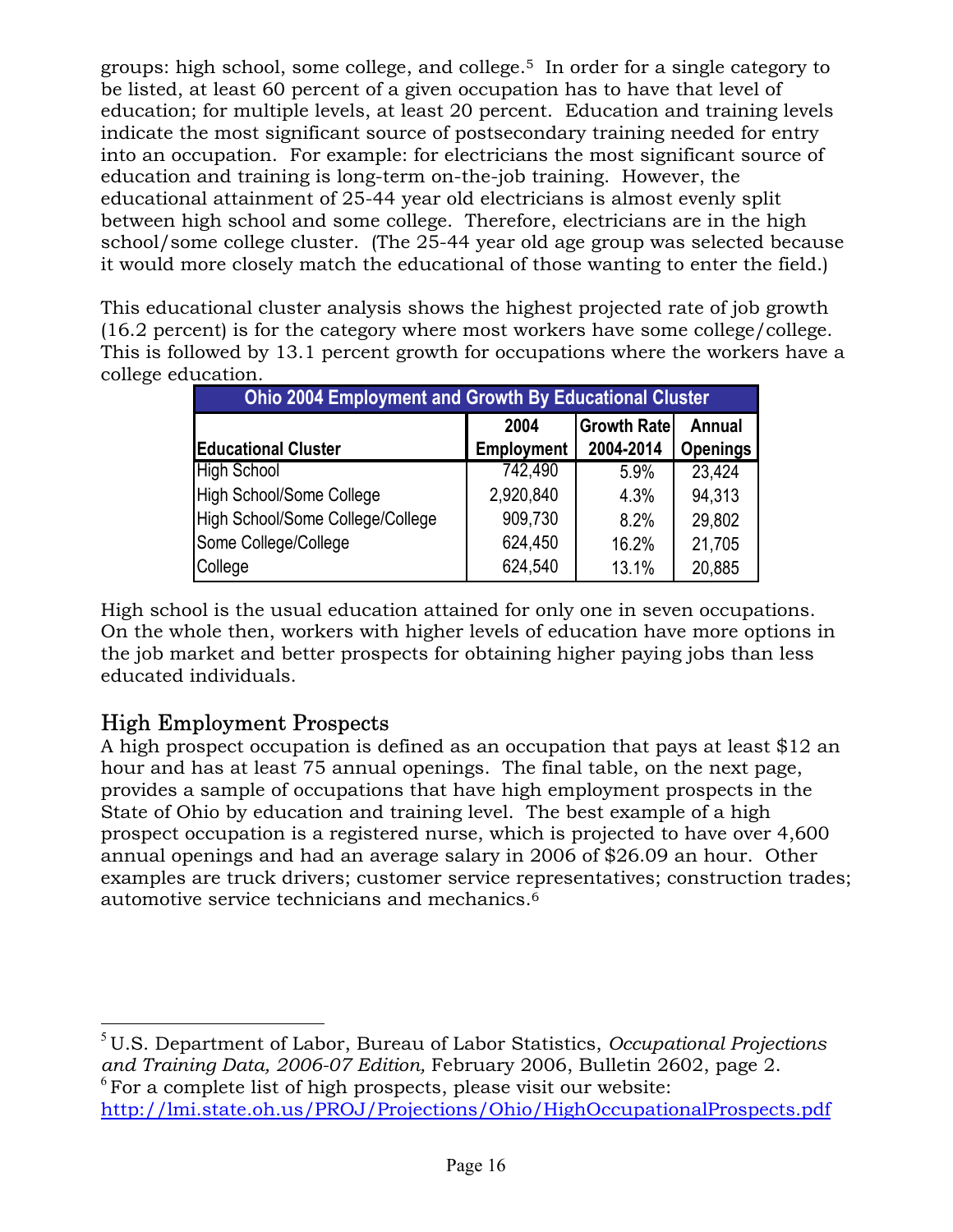| <b>Occupations in Ohio with High Employment Prospects</b>    |                 |                  |  |  |  |
|--------------------------------------------------------------|-----------------|------------------|--|--|--|
|                                                              | <b>Annual</b>   | Average          |  |  |  |
| <b>Title</b>                                                 | <b>Openings</b> | <b>Wage 2006</b> |  |  |  |
| <b>Short-Term On-the-Job Training</b>                        |                 |                  |  |  |  |
| <b>Truck Drivers, Light or Delivery Services</b>             | 893             | \$13.71          |  |  |  |
| <b>Bill and Account Collectors</b>                           | 730             | \$13.96          |  |  |  |
| Bus Drivers, School                                          | 702             | \$12.01          |  |  |  |
| <b>Moderate-Term On-the-Job Training</b>                     |                 |                  |  |  |  |
| <b>Customer Service Representatives</b>                      | 2,643           | \$14.49          |  |  |  |
| Sales Rep., Wholesale/Mfg, ex. Tech./Sci. Prod.              | 2,282           | \$28.82          |  |  |  |
| <b>Team Assemblers</b>                                       | 2,241           | \$14.09          |  |  |  |
| <b>Truck Drivers, Heavy and Tractor-Trailer</b>              | 1,960           | \$17.87          |  |  |  |
| Maintenance and Repair Workers, General                      | 1,610           | \$16.25          |  |  |  |
| Secretaries, ex. Legal, Medical & Executive                  | 1,554           | \$13.52          |  |  |  |
| Bookkeeping, Accounting and Auditing Clerks                  | 1,525           | \$14.47          |  |  |  |
| Executive Secretaries & Administrative Assistants            | 1,404           | \$18.13          |  |  |  |
| <b>Long-Term On-the-Job Training</b>                         |                 |                  |  |  |  |
| Carpenters                                                   | 1,283           | \$17.56          |  |  |  |
| Electricians                                                 | 896             | \$22.51          |  |  |  |
| <b>Police and Sheriff's Patrol Officers</b>                  | 873             | \$20.96          |  |  |  |
| <b>Fire Fighters</b>                                         | 852             | \$16.55          |  |  |  |
| Plumbers, Pipefitters and Steamfitters                       | 782             | \$22.34          |  |  |  |
| <b>Work Experience in a Related Occupation</b>               |                 |                  |  |  |  |
| FL Sup/Mgrs of Food Prep. & Serving Workers                  | 1,160           | \$13.64          |  |  |  |
| First-Line Superv./Mgrs of Retail Sales Workers              | 1,152           | \$18.24          |  |  |  |
| First-Line Sup/Mgrs of Office & Admin. Support               | 1,131           | \$21.37          |  |  |  |
| FL Sup/Mgrs of Production/Operating Workers                  | 860             | \$24.15          |  |  |  |
| <b>Post-Secondary Vocational Training</b>                    |                 |                  |  |  |  |
| <b>Automotive Service Technicians and Mechanics</b>          | 1,211           | \$16.66          |  |  |  |
| <b>Licensed Practical &amp; Licensed Vocatational Nurses</b> | 1,204           | \$17.86          |  |  |  |
| <b>Medical Secretaries</b>                                   | 752             | \$12.68          |  |  |  |
| <b>Associate Degree</b>                                      |                 |                  |  |  |  |
| Registered Nurses*                                           | 4,630           | \$26.09          |  |  |  |
| <b>Bachelors Degree</b>                                      |                 |                  |  |  |  |
| Secondary Sch. Teachers, ex. Spec. & Voc. Ed.                | 1,696           | \$48,874**       |  |  |  |
| <b>Accountants and Auditors</b>                              | 1,654           | \$27.20          |  |  |  |
| Elementary School Teachers, ex. Special Educ.                | 1,581           | \$48,077**       |  |  |  |
| <b>Computer Software Engineers, Applications</b>             | 798             | \$35.10          |  |  |  |
| <b>Work Experience Plus Bachelors Degree</b>                 |                 |                  |  |  |  |
| <b>General and Operations Managers</b>                       | 1,894           | \$45.63          |  |  |  |

\*Training is met through a two-year associate degree; a three-year diploma; or a four-year bachelor's degree.

\*\*Annual earnings, typically for a 91/2 month school year for teachers.